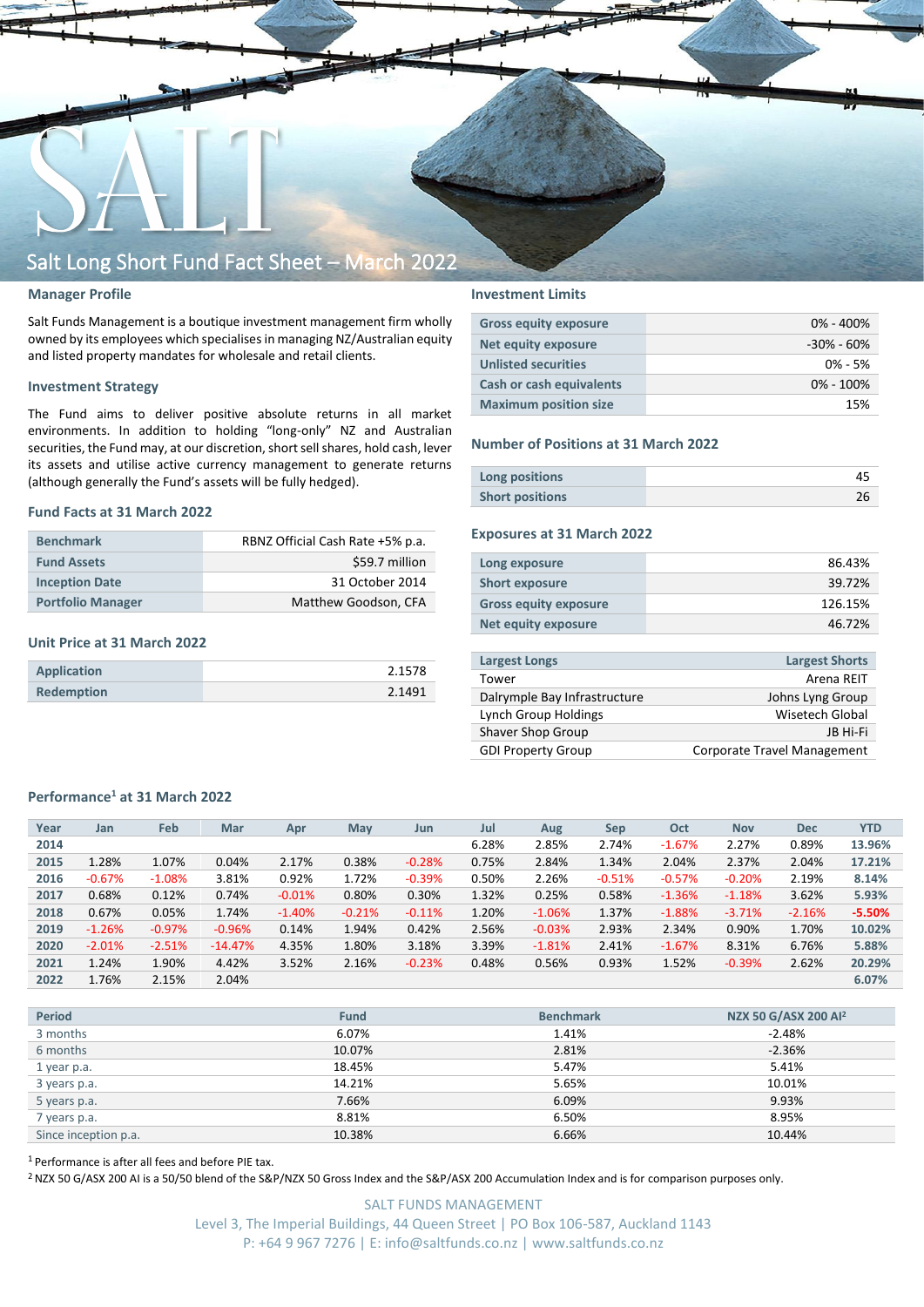# Salt Long Short Fund Fact Sheet March 2022 Page 2 of 6

# **Country Allocation at 31 March 2022 (Gross Equity Exposure) March 2022 Individual Stock Contribution**





# **Fund Commentary**

# Dear Fellow Investor,

The Fund pleasingly experienced another strong month in March with a return of +2.04% after all fees and taxes. The overall March quarter saw a return of +6.07%, with this being the eighth quarter in a row of positive outcomes. The market backdrop is volatile to put it mildly and we are satisfied that the Fund is delivering on its aim of providing equity-like returns, with less volatility and no correlation to long-only equity markets.

Markets are in a strange transitional phase at present. Inflation is fulfilling our warnings and bursting out everywhere, bond yields are rising, yield curves are inverting and even the most dovish of the Fed Governors is talking about having to make 50bp rate hikes and embark on QT. The Ukraine war is adding fuel on the inflationary fire of overheating economies.

Equities are reacting to these gathering storm-clouds in a volatile manner and generally bounced in March on what seems to have been a mix of short-covering, short-dated call option buying creating a gamma squeeze and a technical bounce from extremely weak sentiment levels (e.g. the CNN Fear & Greed Index had staged a rare foray into Fear territory).

Goldman Sachs estimated that the week ended 18 March was the largest 5-day de-grossing event in the last decade. Some of the most speculative stocks bounced the most, with the Ark Innovation Fund for example rising 18% during that week although it still fell by 6% in the month. Subsequent to monthend, stories have emerged of extremely heavy losses from technology investment focused funds in the March quarter which may have contributed to this volatility.

It is beyond question that significant inflationary pressure is upon us. The key question for equities is what flavour will it be? The jury is still out on whether it sets in above 3-4% for an extended period (bad for equities); whether some countries tip into stagflation (horrid for most equities); or whether we merely experience a bout of inflationary growth (quite good for some equities).

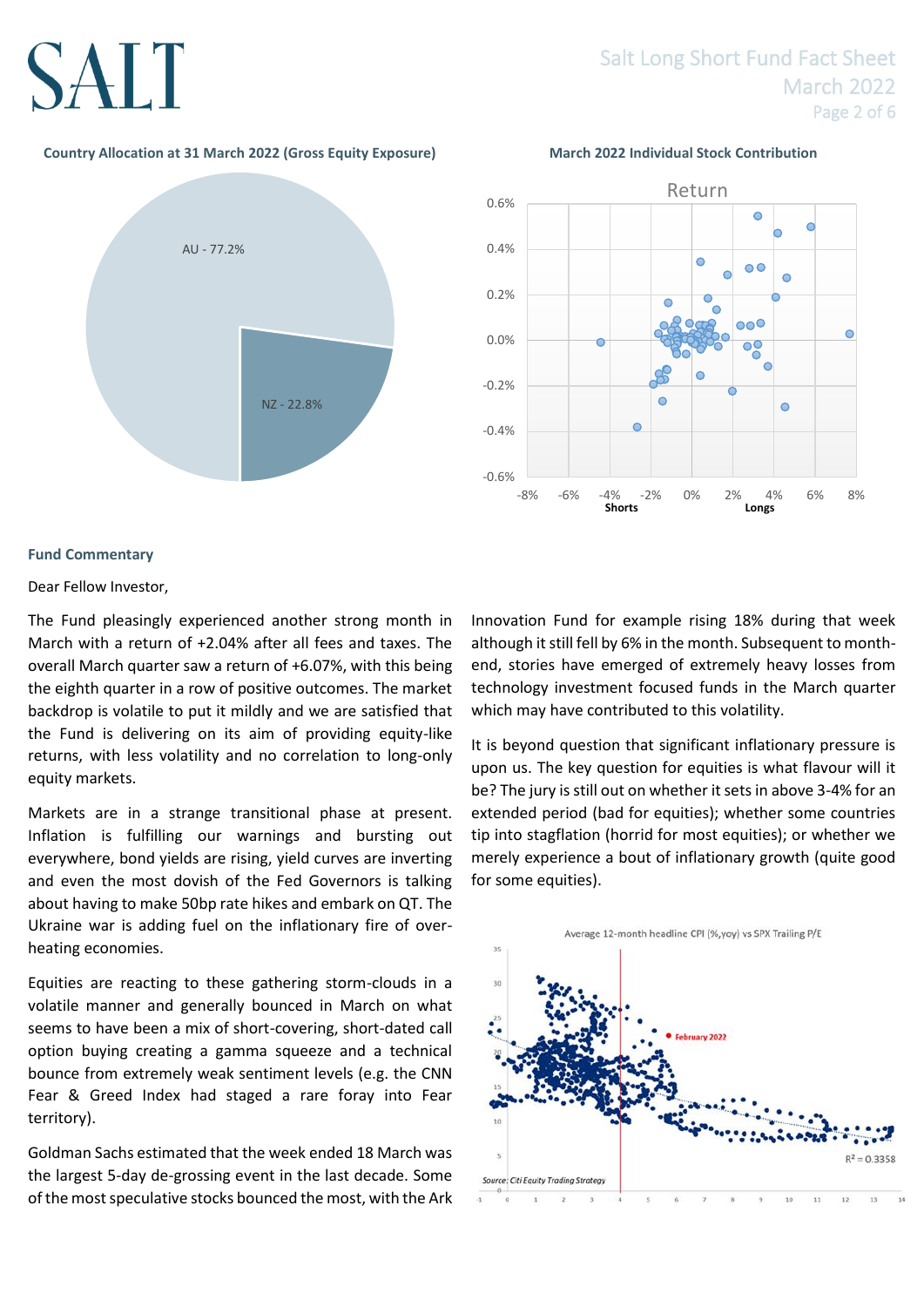The chart above from Citigroup shows how high PE ratios tend to decline as inflation rises above 3.5%-4.0%. Indeed, when I started in markets in the early 1990's, the "Rule Of 20" was commonly referred to, with this holding that fair value is when the forward PE and CPI inflation sum to 20x. This is simplistic and abstracts from changing EPS growth but it still provides a useful anchor. Right now, the median NZ PE is around 20x, so it would be rather helpful if inflation returned to its old 2% region and did not linger at 5-6%+.

Evidence of high inflation continues to abound. Spain came in at 9.8% for the March year and Germany recorded 7.6% versus the 6.8% expected. After being briefly negative early in the month, German 10-year bond yields closed at 0.57%, while Spain closed at 1.5%, up from near zero earlier. These are still deeply negative levels in real terms and suggest that bond yields may have far further to rise as the ECB ends QE and perhaps even moves to lift rates.

Negative real yields are also a sign that very easy monetary conditions continue to be the case. The chart below is a broader measure captured by the widely followed Goldman Sachs Financial Conditions Index. Liquidity is tightening but only from historically easy levels.



NZ only has quarterly inflation data but the March monthly ANZ Business Outlook Survey showed the net percentage of firms that intend to lift selling prices over the next year rose from 74.1% to 80.5%, while those expecting higher costs went from 92.0% to 95.9%. This is truly uncharted territory. Our 10 year yields rose from 2.77% to 3.27% in the month.

The story is similar in Australia, with the very dovish RBA overheating their economy. A UBS research piece took our eye at month-end by outlining the sheer degree of excess demand in their economy. Residential approvals are +43% to 224k; private credit growth is running at +7.9% y/y, the strongest

# Salt Long Short Fund Fact Sheet March 2022 Page 3 of 6

since 2008; job vacancies are +47% y/y and the ratio of unemployed people to vacancies has plunged to 1.25x versus its normal 3-4x and 2-2.5x at prior cyclical peaks – this should soon drive wages sharply higher which is an apparent prerequisite for RBA action.

Household debt-to-income is at a very high plateau and the chart below shows that the three major housing bubble countries of Australia, Canada and NZ could actually do with a good dose of inflation to deflate debt relative to rising income. This looks so much like the 1970's. On the bright side, high debt levels mean rate hikes may carry more bite and therefore not need to go so far.





Source: ABS, Macrobond, UBS

Equities can still be a useful hedge against high inflation but it is critical to own names with pricing power, where higher nominal earnings from inflation can offset higher discount rates. While perhaps exaggerated by the Ukraine war, Australian sectoral performance in the March quarter provides some insight. The three top sectors were energy (+29%), materials (+15%) and utilities (+14%), while laggards were IT (-14%), healthcare (-10%) and consumer discretionary (-10%). Utilities with inflation-adjusted fee income can be useful especially if their debt is fixed rate and long duration.

The chart below from Credit Suisse shows that value does well versus growth when real yields rise. This is broad-brush as banks are a large part of most value segments and abhor negative yield curves, so whether we have stagflation or merely an inflationary slowdown (with higher yields but a positive curve) will matter a lot. Consumer staples and telcos may work best if the former.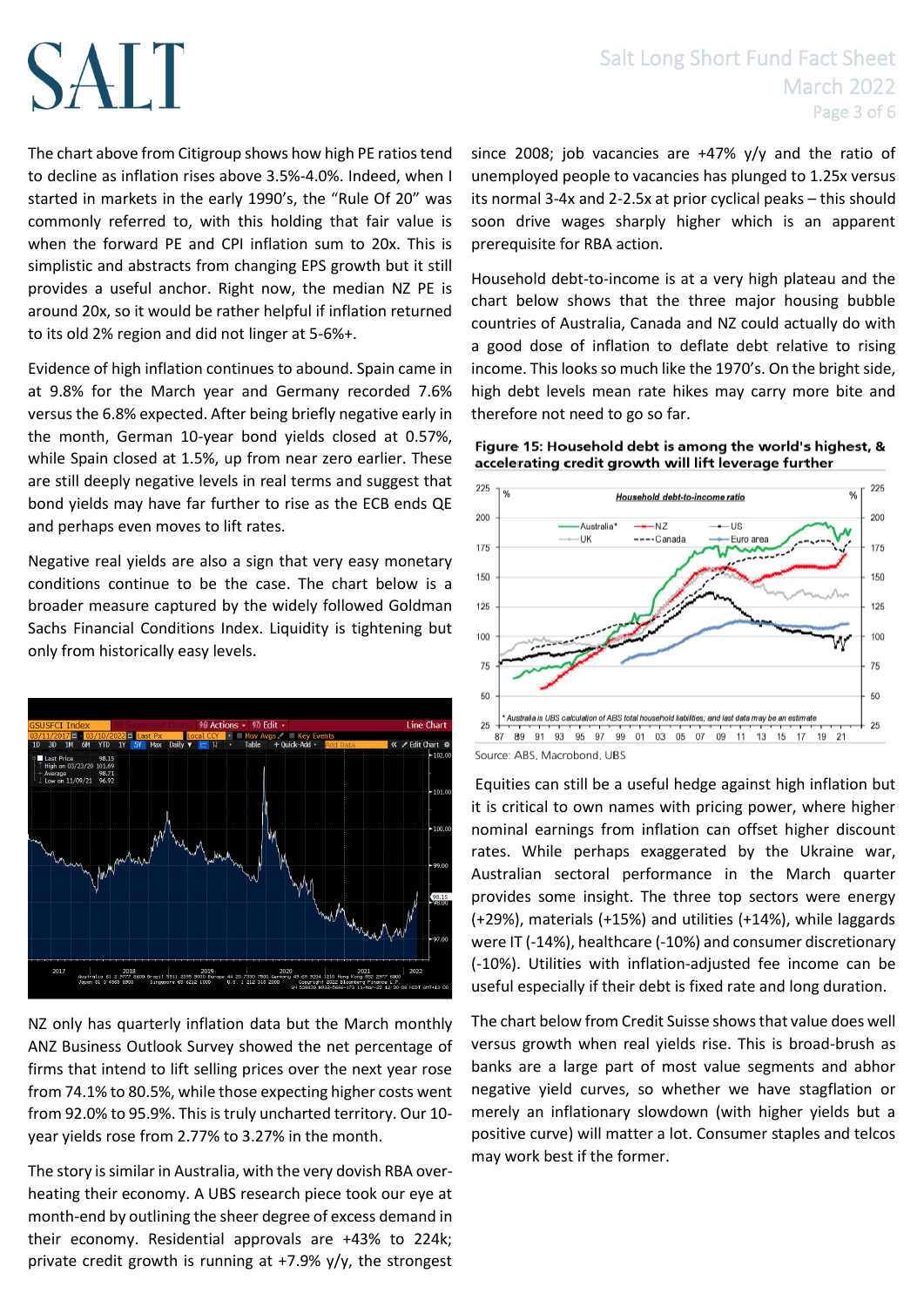# Salt Long Short Fund Fact Sheet March 2022 Page 4 of 6



Source: Refinitiv Datastream, Credit Suisse research<br>Figure 2: The TIPS yield has not risen as much as the 2y yield

We follow the views of renowned economist, Larry Summers with interest and he has been very clear in recent times that the Fed is moving far too slowly. During the month, he published an interesting paper that examines the likelihood of a soft landing given current levels of inflation and unemployment.

Unfortunately, he found that, "since 1955, there has never been a quarter with average inflation above 4 percent and unemployment below 5 percent that was not followed by a recession within the next two years." [https://medium.com/@alex.domash/history-suggests-a-high](https://medium.com/@alex.domash/history-suggests-a-high-chance-of-recession-over-the-next-24-months-78e38d468e05)[chance-of-recession-over-the-next-24-months-](https://medium.com/@alex.domash/history-suggests-a-high-chance-of-recession-over-the-next-24-months-78e38d468e05)[78e38d468e05](https://medium.com/@alex.domash/history-suggests-a-high-chance-of-recession-over-the-next-24-months-78e38d468e05)

Add the inflationary impact of the Ukraine war to the equation and the answer to our earlier question about the flavour of inflation is tending towards the stagflationary direction although there is still some hope.

In terms of portfolio positioning, we are preparing for the worst and hoping for the best. We have kept our gross position quite low at 126% and have whittled our net length down from 52% to 47%, with a concentration in special situations and sectors that should hold up.

# **Fund Performance in March**

Returning to the Fund's performance in the month of March, the overall return of circa 2.2% pre fees and tax was comprised of +3.4% from the long book and -1.2% from the short book. In a month where the NZ and Australian equity markets rose, this was to be expected.

Our overall winners to losers ratio continued its recent run of strength. While it was somewhat below February's record 72%, a 61% ratio was most acceptable. There were no notable

blow-ups or huge wins. Rather, a number of names meandered in an unhelpful direction, while several long-held positions finally re-rated materially albeit in the absence of any obvious catalysts.

Despite our net length continuing to be a superficially long 47%, we continued to do well on negative days. This continues to be a key metric for us, as a key aim of this Fund is to participate to some degree when the market is rising, while providing at least some degree of protection when the market is sold off. There were 10 down-days in March for the 50/50 index of Australia and NZ, with the average loss for the market being -0.59% on those days. The Fund was up on 6 of those 10 days and delivered an average return on them of +0.06%.

The largest headwind was the short in what we view as the highly over-priced Johns Lyng Group (JLG, +14.3%) which rose sharply on (fair) expectations that it will win a good share of work for insurers managing the recovery from the flooding rains in Australia. JLG is a perfectly good company but is now on a forward PE of 61x Jun22 earnings and 47x Jun23. JLG has single digit margins and it strikes us as potentially having some risks from labour shortages and wage inflation.

Another notable headwind was a repeat offender in our large long in the multinational flower grower and distributor, Lynch Group (LGL, -6.4%). This has been an extremely poor investment for the Fund so far and we continue to be flummoxed as to why. It is on a forward PE of 10.2x Jun22 and 8.5x Jun23, with many years of growth ahead as it pushes on an open door in the Chinese flower market and benefits from supermarkets inexorably taking share form florists in Australia. Covid has been disruptive but they have managed their way adequately through Australian lockdowns and we expect them to be doing the same in China, although the Shanghai lockdown may be an issue if they can't divert supply to other markets. In any case, this should be looked through as one-off in nature as it has been for so many other companies. We will stay our painful course.

A third detractor was our modest short in Sims Group (SGM, +20.6%), where we could and should have moved more aggressively to cover as commodity prices soared from the Ukraine war. That said, the current share price seems to extrapolate extreme product prices remaining the case for many years which we doubt will occur in this most cyclical of sectors.

A final low-light was buying a position in United Malt Group (UMG, -10.9%) a little early as it came under pressure from investors fearing their exposure to soaring grain prices in general and barley in particular. We are attracted to their